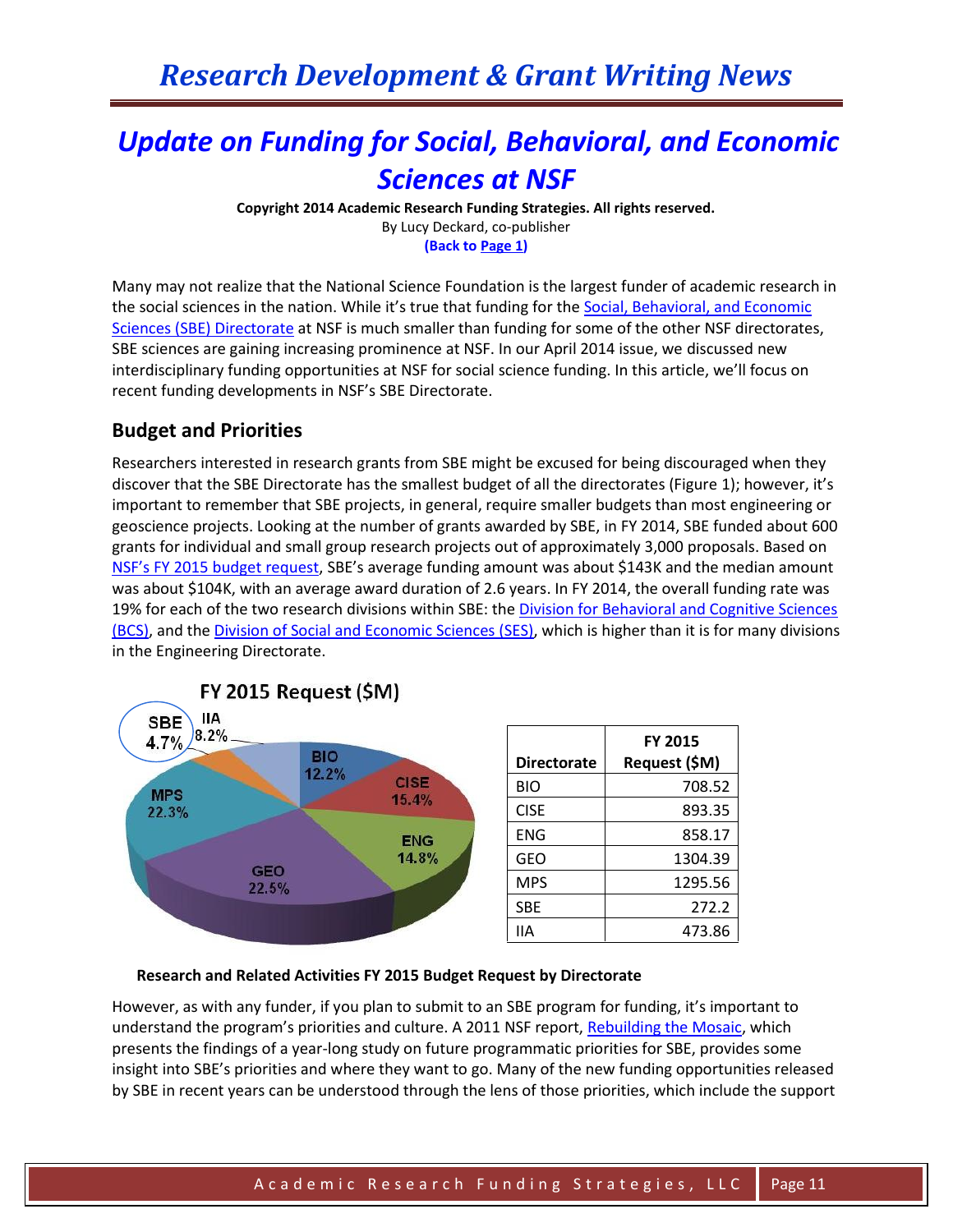and promotion of **"data-intensive, multidisciplinary, collaborative, and frequently problem-oriented"** SBE research, "frequently to address global challenges," as well as a focus on specific topics within the various SBE disciplines. The report also recommends a focus on developing new tools and methods, for example, capitalizing on enhanced computational technologies. Four important **crosscutting themes** were identified:

- **Population Change** the report notes that demographic research has previously been funded primarily by NIH, but that they now see many issues raised by a changing population to fall within the purview of NSF/SBE.
- **Disparities in Experience and Access to Resources** focus here is on the sources of inequality in multiple aspects, including economic, environmental, health, and education.
- **Communication, Language and Linguistics** this theme, which includes connections between communication and neuroscience, has been further enhanced by th[e White House](http://www.whitehouse.gov/BRAIN) BRAIN [Initiative.](http://www.whitehouse.gov/BRAIN)
- **The Study of Science and Technology** this includes the study of the impacts of new technologies and underlying assumptions.

The report also outlined three broad decadal goals and strategies:

- Support *new approaches* to fundamental questions, including *interdisciplinary research* within the SBE sciences and across traditional divisions to reach out to biology, ecology, computer science, and engineering (among others).
- Help scientists form *collaborative teams* and find ways to enable continuing training in new techniques and methods.
- Provide the *infrastructure of data, services, and programs* to enable computationally intensive, data-rich investigations, scenario- and model-building, and integrated multidisciplinary investigations.

In addition to the above priorities and goals, a big influence on funding out of the Division of Behavioral and Cognitive Sciences is the White House [BRAIN Initiative](http://www.whitehouse.gov/BRAIN) (discussed in detail in last month's issue) and th[e programs NSF has initiated in response to that initiative.](http://www.nsf.gov/news/special_reports/brain/) Most of those funding opportunities are cross-cutting (meaning they are supported by multiple directorates), but many researchers in fields such as cognitive neuroscience, developmental and learning sciences, and linguistics (all of which are supported out of BCS), clearly are well-positioned to pursue this funding.

It is probably clear from the discussion above that NSF is interested in supporting particular types of SBE research. Furthermore, each program within SBE also has its own cultural preferences regarding the types of projects it supports, and it's important for any PI who is planning to submit a proposal to one of those programs to understand those preferences. For example, the Sociology program prefers research that is grounded in a strong theoretical model. The Program Directors and reviewers feel very strongly about that issue, so a PI who neglects to place her proposed research in a theoretical context is very unlikely to be funded.

As we've discussed before, the best way to understand NSF programs, including those within SBE, is to look at the synopses on their program pages, scroll to the bottom of the page and click on the "What Has Been Funded" link in order to read the project summaries for projects funded out of the program, talk to colleagues who have been well-funded by (and probably have reviewed for) the program, read supporting documentation if available (see the "related URLs" link at the bottom of the program webpage for a start), and when you have a specific project idea, talk to the Program Director (PD), who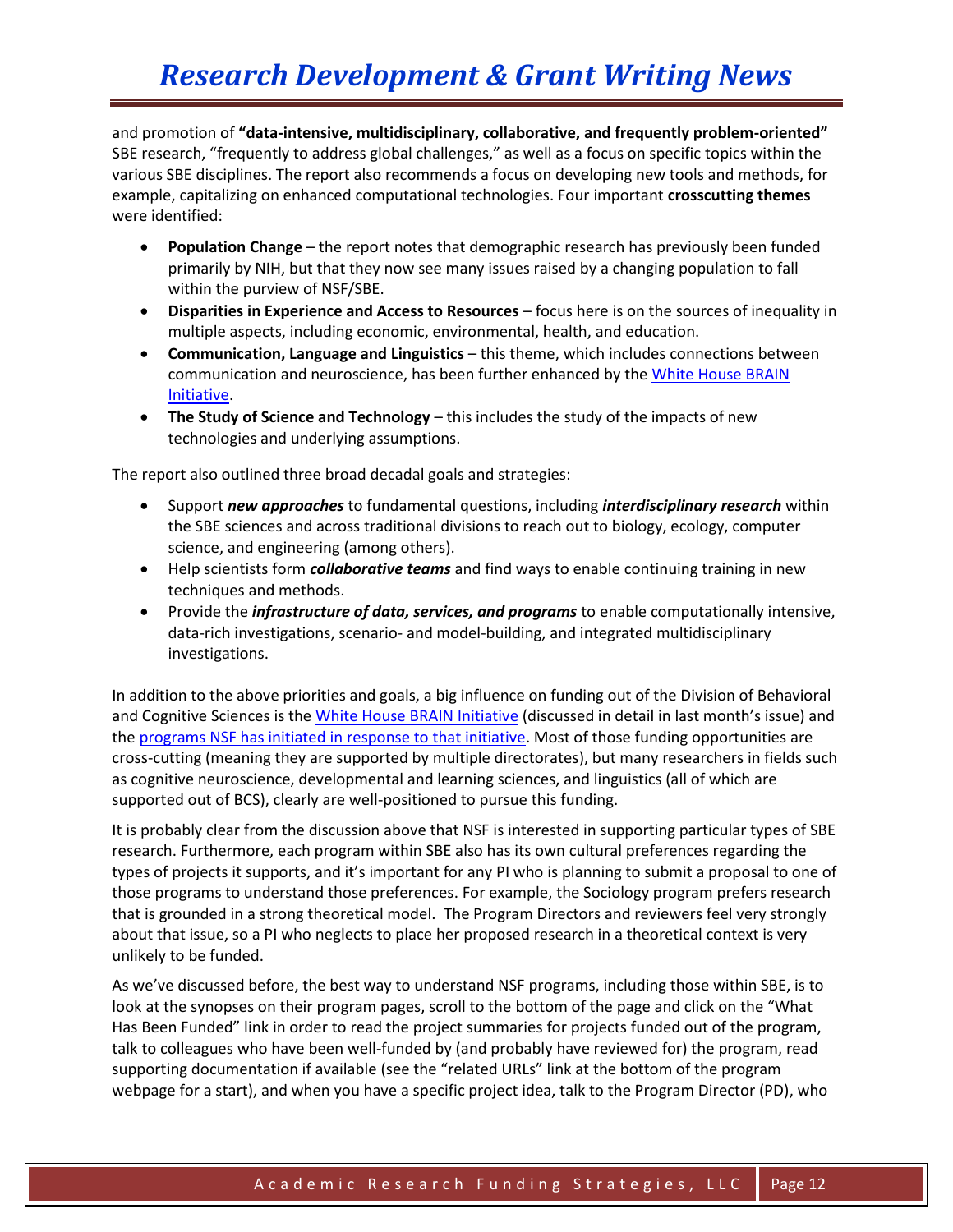are named at the top of the program page. The PDs in SBE vary in how they like to be contacted. Some prefer that you develop a 2-page white paper and send that to them, while others are open to scheduling a phone conversation after you email them a short description of your project idea.

# **Recently Released SBE Funding Opportunities and Dear Colleague Letters**

[Integrative Strategies for Understanding Neural and Cognitive Systems](http://www.nsf.gov/funding/pgm_summ.jsp?pims_id=505132&org=NSF) (Cross-cutting) – two research themes for 2015: Neuroengineering and Brain-Inspired Concepts and Designs, and Individuality and Variation. [Webinar](https://nsfevents.webex.com/nsfevents/onstage/g.php?d=748565712&t=a) scheduled for Dec. 3, 2014. Letter of Intent due Dec. 10, 2014.

[Science, Technology, and Society](http://www.nsf.gov/pubs/2015/nsf15506/nsf15506.htm?WT.mc_id=USNSF_25&WT.mc_ev=click) – This is a core program, but it has recently added a separate *Scholars Awards* category that provides full-time release for an academic year and a summer to conduct research.

[Dear Colleague Letter:](http://www.nsf.gov/pubs/2014/nsf14126/nsf14126.jsp?org=NSF) Intent to support an Ideas Lab on multiscale integration of brain activity and structure with brain function using predictive theoretical models and innovative experimental methodology.

[SBE Postdoctoral Research Fellowships:](http://www.nsf.gov/pubs/2014/nsf14595/nsf14595.htm?org=NSF) Renewal of previous solicitation, with broader eligibility requirements

[FAQs for the Science, Technology, and Society Program](http://www.nsf.gov/pubs/2014/nsf14089/nsf14089.jsp?org=NSF)

[Interdisciplinary Research in Hazards and Disasters](http://www.nsf.gov/pubs/2014/nsf14581/nsf14581.htm?org=NSF) (renewal of previous solicitation)

[Documenting Endangered Languages \(DEL\)](http://www.nsf.gov/pubs/2014/nsf14580/nsf14580.htm?org=NSF) – data infrastructure and computational methods (renewal of previous solicitation with changes for DEL Doctoral Dissertation Research Improvement Grants)

[Dear Colleague Letter: International Collaboration Opportunities related to the NSF Investments in](http://www.nsf.gov/pubs/2014/nsf14082/nsf14082.jsp?org=NSF)  [Understanding the Brain](http://www.nsf.gov/pubs/2014/nsf14082/nsf14082.jsp?org=NSF)

Dear Colleague Letter: [Submission of I/UCRC Proposals in Response to NSF 13-594 in Areas Related to](http://www.nsf.gov/pubs/2014/nsf14125/nsf14125.jsp)  [Understanding the Brain's Structure and Function](http://www.nsf.gov/pubs/2014/nsf14125/nsf14125.jsp)

[Cultivating Cultures for Ethical STEM](http://www.nsf.gov/pubs/2014/nsf14546/nsf14546.htm?org=NSF) – revamp of previous Ethics Education and Enginering program

Dear Colleague Letter – [Youth Violence: Opportunity for Breakthroughs in Fundamental Basic Research](http://www.nsf.gov/pubs/2014/nsf14049/nsf14049.jsp)

[Dear Colleague Letter: International Collaboration Opportunities related to the NSF Investments in](http://www.nsf.gov/pubs/2014/nsf14082/nsf14082.jsp?org=NSF)  [Understanding the Brain](http://www.nsf.gov/pubs/2014/nsf14082/nsf14082.jsp?org=NSF)

## **SBE Core Programs and other Funding Opportunities**

*(Note: Be aware that the SBE webpages list some programs that are no longer accepting proposals.)*

### **Social and Economic Sciences**

[Decision, Risk and Management Sciences](http://www.nsf.gov/funding/pgm_summ.jsp?pims_id=5423&org=SES&from=home) (DRMS) **[Economics](http://www.nsf.gov/funding/pgm_summ.jsp?pims_id=5437&org=SES&from=home)** [Interdisciplinary Behavioral and Social Science Research](http://www.nsf.gov/funding/pgm_summ.jsp?pims_id=504832&org=SES&from=home) (IBSS) [Law & Social Sciences](http://www.nsf.gov/funding/pgm_summ.jsp?pims_id=504727&org=SES&from=home) (LSS) [Methodology, Measurement, and Statistics](http://www.nsf.gov/funding/pgm_summ.jsp?pims_id=5421&org=SES&from=home) (MMS) [Political Science](http://www.nsf.gov/funding/pgm_summ.jsp?pims_id=5418&org=SES&from=home) [Science of Organizations](http://www.nsf.gov/funding/pgm_summ.jsp?pims_id=504696&org=SES&from=home) (SoO) [Science, Technology, and Society](http://www.nsf.gov/funding/pgm_summ.jsp?pims_id=5324&org=SES&from=home) (STS)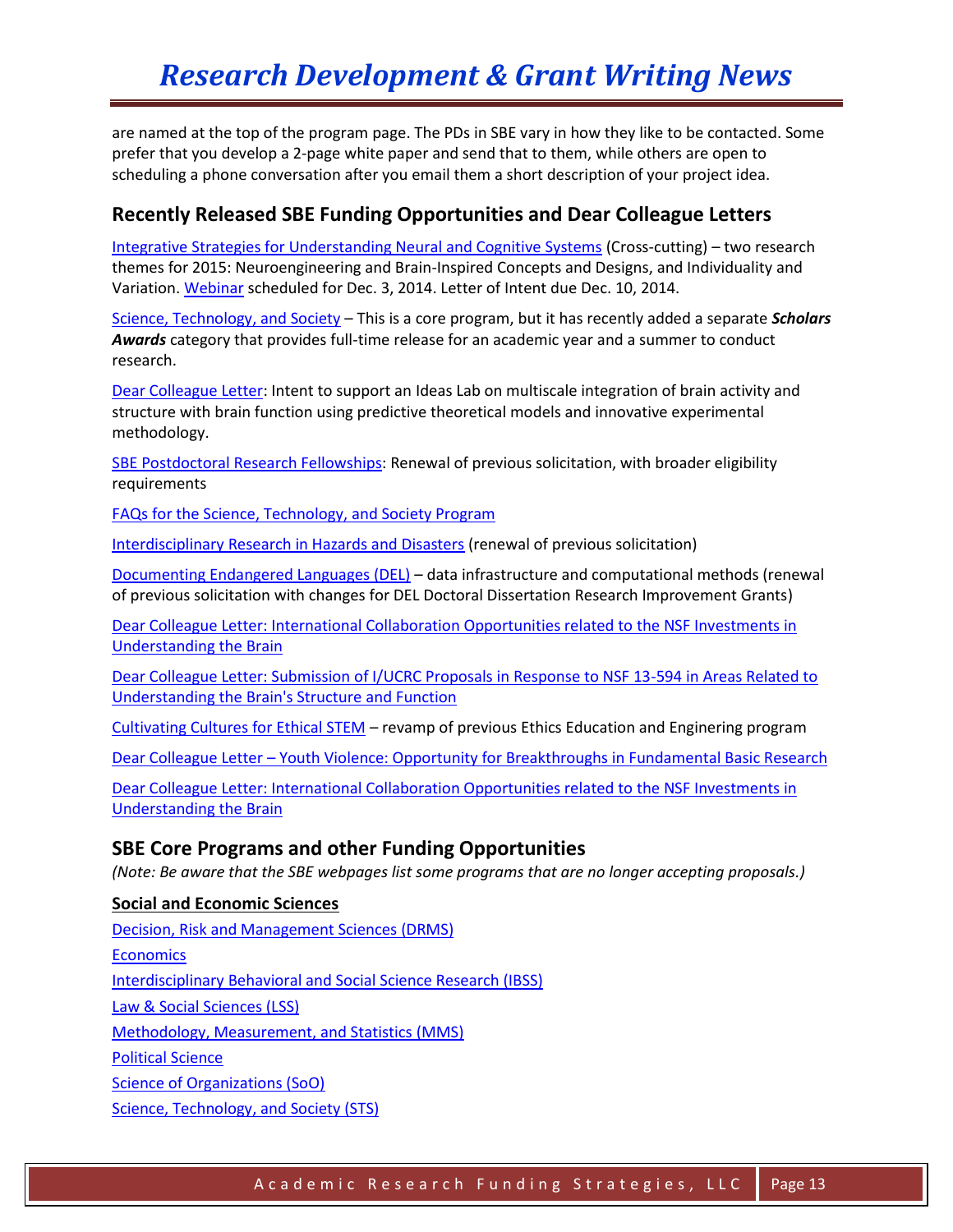# *Research Development & Grant Writing News*

#### [Sociology](http://www.nsf.gov/funding/pgm_summ.jsp?pims_id=5369&org=SES&from=home)

[Science of Science and Innovation Policy](http://www.nsf.gov/funding/pgm_summ.jsp?pims_id=501084&org=SMA&from=home) (SciSIP) (out of [SBE Office of Multidisciplinary Activities\)](http://www.nsf.gov/div/index.jsp?org=SMA)

#### **Behavioral and Cognitive Sciences**

**Anthropological Sciences Cluster** [Archaeology and Archaeometry](http://www.nsf.gov/funding/pgm_summ.jsp?pims_id=11690&org=BCS&from=home)  Archaeology Program - [Doctoral Dissertation Research Improvement Awards \(Arch-DDRI\)](http://www.nsf.gov/funding/pgm_summ.jsp?pims_id=505076&org=BCS&from=home) [Biological Anthropology](http://www.nsf.gov/funding/pgm_summ.jsp?pims_id=5407&org=BCS&from=home)  [Cultural Anthropology](http://www.nsf.gov/funding/pgm_summ.jsp?pims_id=5388&org=BCS&from=home)  [High-Risk Research in Biological Anthropology and Archaeology \(HRRBAA\)](http://www.nsf.gov/funding/pgm_summ.jsp?pims_id=5319&org=BCS&from=home) **Geography and Environmental Sciences Cluster** [Dynamics of Coupled Natural and Human Systems \(CNH\)](http://www.nsf.gov/funding/pgm_summ.jsp?pims_id=13681&org=BCS&from=home) [Geography and Spatial Sciences Program \(GSS\)](http://www.nsf.gov/funding/pgm_summ.jsp?pims_id=505034&org=BCS&from=home) [Long-Term Ecological Research \(LTER\)](http://www.nsf.gov/funding/pgm_summ.jsp?pims_id=7671&org=BCS&from=home) - cross cutting **Psychological and Language Sciences Cluster** [Cognitive Neuroscience](http://www.nsf.gov/funding/pgm_summ.jsp?pims_id=5316&org=BCS&from=home)  [Developmental and Learning Sciences \(DLS\)](http://www.nsf.gov/funding/pgm_summ.jsp?pims_id=8671&org=BCS&from=home) [Documenting Endangered Languages \(DEL\)](http://www.nsf.gov/funding/pgm_summ.jsp?pims_id=12816&org=BCS&from=home) – cross cutting **Linguistics** [Perception, Action & Cognition \(PAC\)](http://www.nsf.gov/funding/pgm_summ.jsp?pims_id=5686&org=BCS&from=home) [Social Psychology](http://www.nsf.gov/funding/pgm_summ.jsp?pims_id=5712&org=BCS&from=home) 

## **Additional Opportunities**

[Cultural Anthropology Scholars Awards](http://www.nsf.gov/funding/pgm_summ.jsp?pims_id=5321&org=BCS&from=home)  [Interdisciplinary Behavioral and Social Science Research \(IBSS\)](http://www.nsf.gov/funding/pgm_summ.jsp?pims_id=504832&org=BCS&from=home) - see 201[2 Dear Colleague Letter](http://www.nsf.gov/pubs/2012/nsf12123/nsf12123.jsp) [Secure and Trustworthy Cyberspace](http://www.nsf.gov/funding/pgm_summ.jsp?pims_id=504709&org=SBE&from=home) (SaTC) - cross cutting

#### **Doctoral Dissertation Improvement Grants (DDRI)**

Note that SBE has a global DDRI announcement, but then most programs have more specific instructions in separate announcements

[Global SBE Doctoral Dissertation Research Improvement Grants solicitation](http://www.nsf.gov/pubs/2011/nsf11547/nsf11547.htm)

Archaeology Program – [Doctoral Dissertation Research Improvement Awards](http://www.nsf.gov/pubs/2014/nsf14566/nsf14566.htm?org=NSF) – more specific instructions for Arch-DDRI

Linguistics Program – [Doctoral Dissertation Research Improvement Awards](http://www.nsf.gov/pubs/2014/nsf14551/nsf14551.htm?org=NSF) – more specific instructions for Ling-DDRI

Biological Anthropology Program - [Doctoral Dissertation Research Improvement Grants \(BA-DDRIG\)](http://www.nsf.gov/funding/pgm_summ.jsp?pims_id=505067&org=BCS&from=home) Geography and Spatial Sciences Program - [Doctoral Dissertation Research Improvement Awards \(GSS-](http://www.nsf.gov/funding/pgm_summ.jsp?pims_id=503621&org=BCS&from=home)[DDRI\)](http://www.nsf.gov/funding/pgm_summ.jsp?pims_id=503621&org=BCS&from=home)

Cultural Anthropology Program - [Doctoral Dissertation Research Improvement Grants \(CA-DDRIG\)](http://www.nsf.gov/funding/pgm_summ.jsp?pims_id=505057&org=BCS&from=home) [Science of Science and Innovation Policy Doctoral Dissertation Research Improvement Grants \(SciSIP-](http://www.nsf.gov/funding/pgm_summ.jsp?pims_id=505092&org=SMA&from=home)[DDRIG\)](http://www.nsf.gov/funding/pgm_summ.jsp?pims_id=505092&org=SMA&from=home)